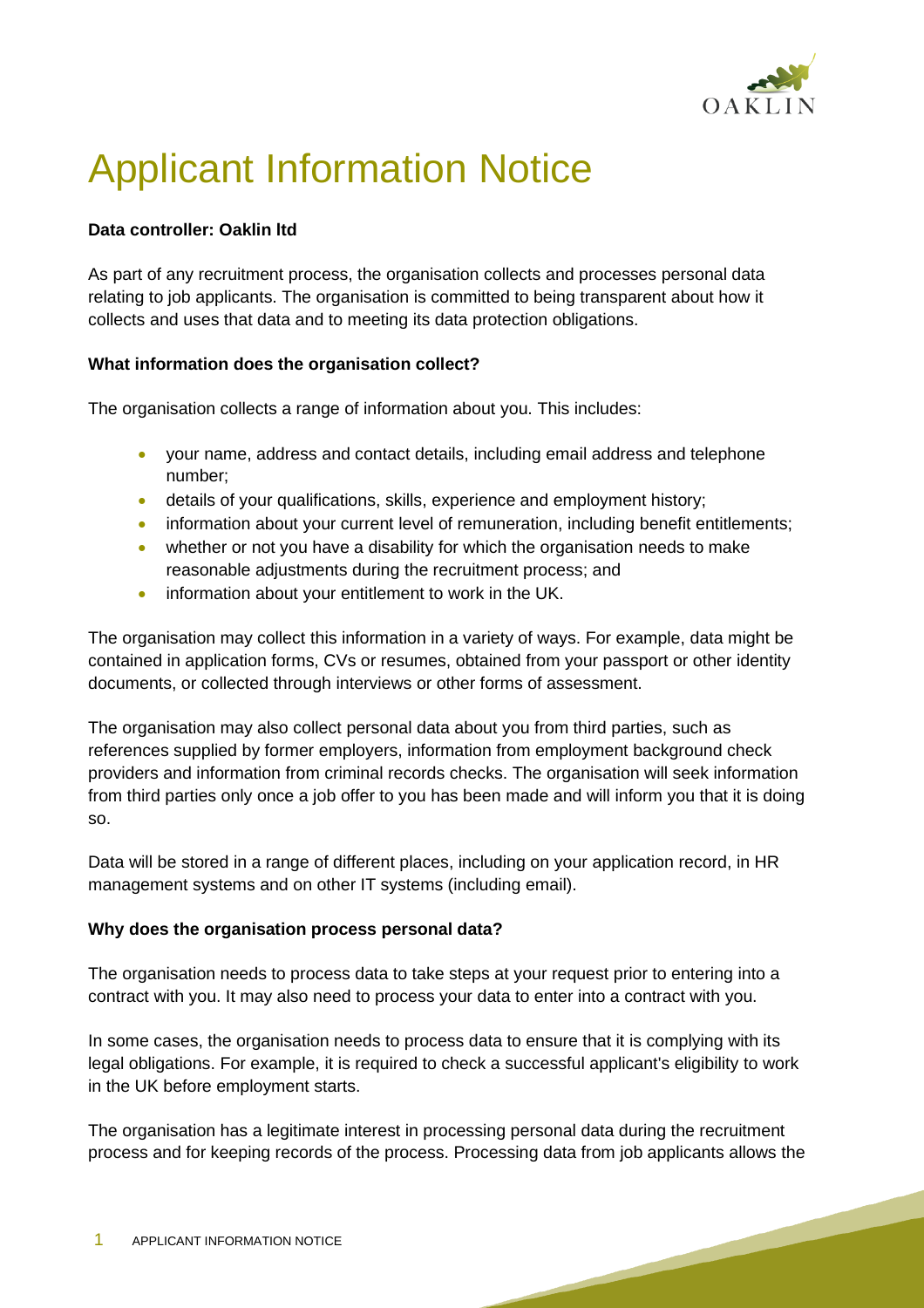

organisation to manage the recruitment process, assess and confirm a candidate's suitability for employment and decide to whom to offer a job. The organisation may also need to process data from job applicants to respond to and defend against legal claims.

The organisation may process special categories of data, such as information about ethnic origin, sexual orientation or religion or belief, to monitor recruitment statistics. It may also collect information about whether or not applicants are disabled to make reasonable adjustments for candidates who have a disability. The organisation processes such information to carry out its obligations and exercise specific rights in relation to employment.

The organisation will not use your data for any purpose other than the recruitment exercise for which you have applied.

## **Who has access to data?**

Your information may be shared internally for the purposes of the recruitment exercise. This includes members of the HR and recruitment team, interviewers involved in the recruitment process, managers in the business area with a vacancy and IT staff if access to the data is necessary for the performance of their roles.

The organisation will not share your data with third parties, unless your application for employment is successful and it makes you an offer of employment. The organisation will then share your data with former employers to obtain references for you, employment background check providers to obtain necessary background checks and the Disclosure and Barring Service to obtain necessary criminal records checks.

Your data may be transferred outside the European Economic Area (EEA). Data is transferred outside the EEA on the basis of Standard Contractual Clauses or other safeguards.

#### **How does the organisation protect data?**

The organisation takes the security of your data seriously. It has internal policies and controls in place to ensure that your data is not lost, accidentally destroyed, misused or disclosed, and is not accessed except by our employees in the proper performance of their duties.

## **For how long does the organisation keep data?**

If your application for employment is unsuccessful, the organisation will hold your data on file for 1 year after the end of the relevant recruitment process. At the end of that period, your data is deleted or destroyed.

If your application for employment is successful, personal data gathered during the recruitment process will be transferred to your personnel file and retained during your employment. The periods for which your data will be held will be provided to you in a new privacy notice.

## **Your rights**